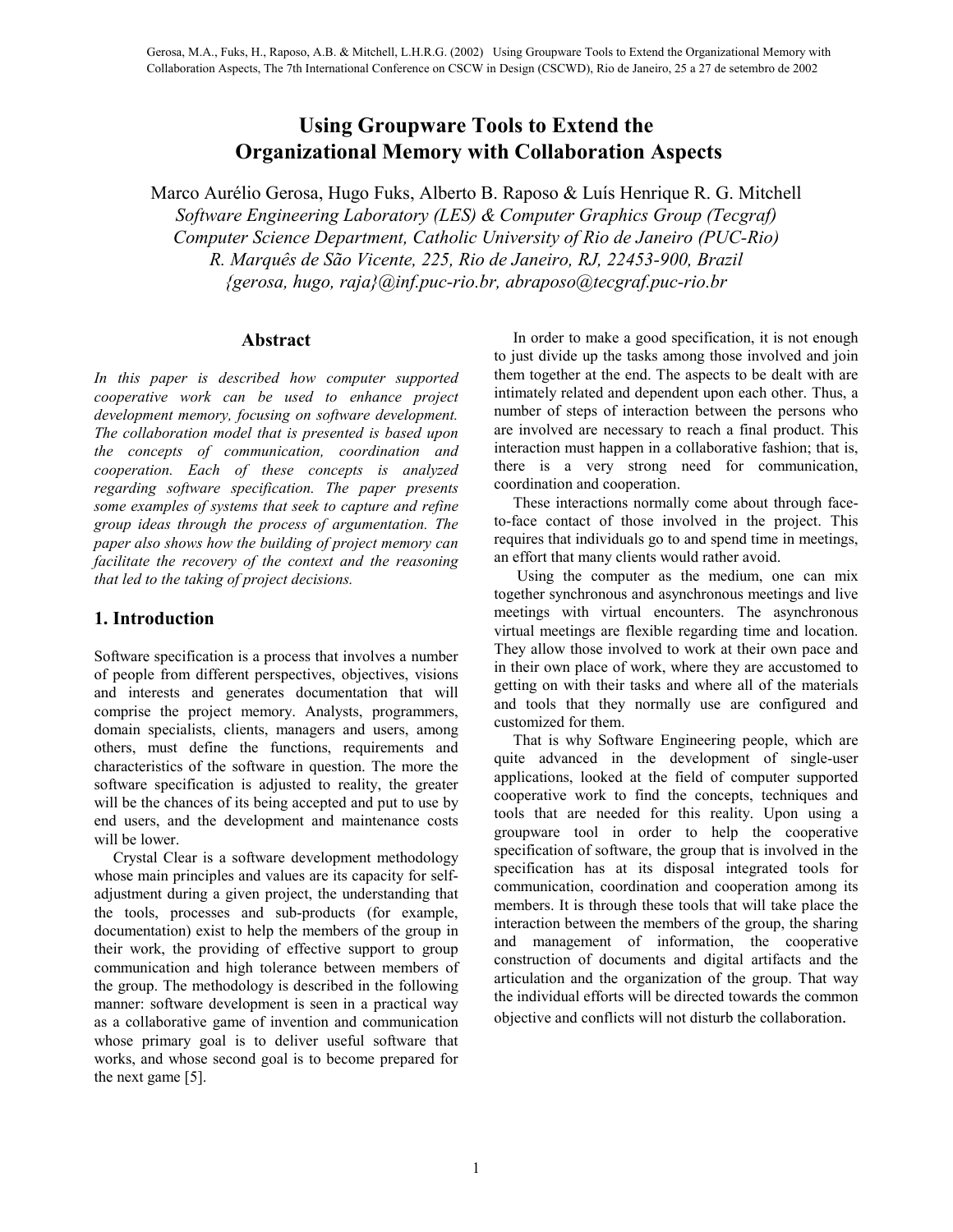#### **2. Collaboration in software specification**

At least potentially, group collaboration can produce better results than members working individually. In a group, complementation of skills, knowledge and individual effort can occur, leading to interaction between people with complementary understanding, points of view and abilities [12]. Through collaboration, members of the group get feedback for the early identification of inconsistencies or failures in their thinking and can seek a set of ideas, information and references to help resolve the problems. The group also has more capacity to creatively generate alternatives, assessing the advantages and disadvantages of each member, selecting those that are feasible and then making decisions [27].

Despite the advantages, working in a group necessarily demands extra effort in order to coordinate its members. Without this coordination, a substantial amount of the communication effort will not be taken advantage of for the purpose of cooperation; that is, for the group to be able to operate together in a satisfactory fashion it is necessary that the commitments that are assumed in the conversations between the participants be complied with during the cooperation. Furthermore, the coordination must deal with the conflicts that harm the group.



Figure 1. Diagram of collaborative work

The diagram of Figure 1 summarizes the concepts that have been discussed. This diagram is a refinement of the model presented in [11], that is based on [10]. Later we will see the diagram's main elements in greater detail and its relations with software collaborative specification. It should be remembered that despite the fact that we are separating the concepts in order to analyze them, it is not possible to consider them monolithically, since they are intimately dependent and inter-related.

#### **2.1. Communication**

To communicate is to share. The participants of a work team must communicate to accomplish tasks that are interdependent, not completely described or that require negotiation [13]. During the collaborative specification of software there is a very strong demand on communication to build common understanding and share ideas, discuss, negotiate and make decisions.

The cultural context, the domain in question and the individual knowledge influence the language to be used in the conversation. Once common language is established, people communicate without noting the expressions or the awareness elements that are used because their attention is concentrated on the purpose and the effects of the messages. However, when there is some type of confusion or problem, the structures of language and the awareness elements that are used are fully brought into focus in an attempt to repair the misunderstanding.

For there to be understanding, and for communication to fulfill its objective, it is necessary that there be understanding on the part of everyone about the use of the means of transmission and reception of data as well as the active participation of the receiver. The receiver must pay attention to the awareness elements and to the information transmitted in order to make communication possible. Furthermore, all of those involved in the communication must be aware of the structures of the language and expressions that are used. The communication is successful if there is understanding of the message being transmitted and if the content received was the equivalent to that which was transmitted in the sense of causing the expected effect.

Since the environment defines the shared information space between the individuals, it can supply additional non-verbal elements to the structure of the language used in the conversation. This simplifies verbal communication, since it is complemented by the elements that are present in the environment [15].

The members of a team that has been formed to specify software normally need to communicate in a number of different ways. The coordinator of the team must choose the proper communications tool for each situation and objective. The groupware that is used must supply a range of tools in order to offer this flexibility. Sometimes, a synchronous communications tool is most appropriate while at other moments an asynchronous tool is better. Normally, asynchronous communications tools are used when one wants to enhance reflection on the part of the participants, since they will have more time before they have to act. In a synchronous communications tool, interaction is more important giving that the response time between a participant's action and that of his/her companion(s) is short.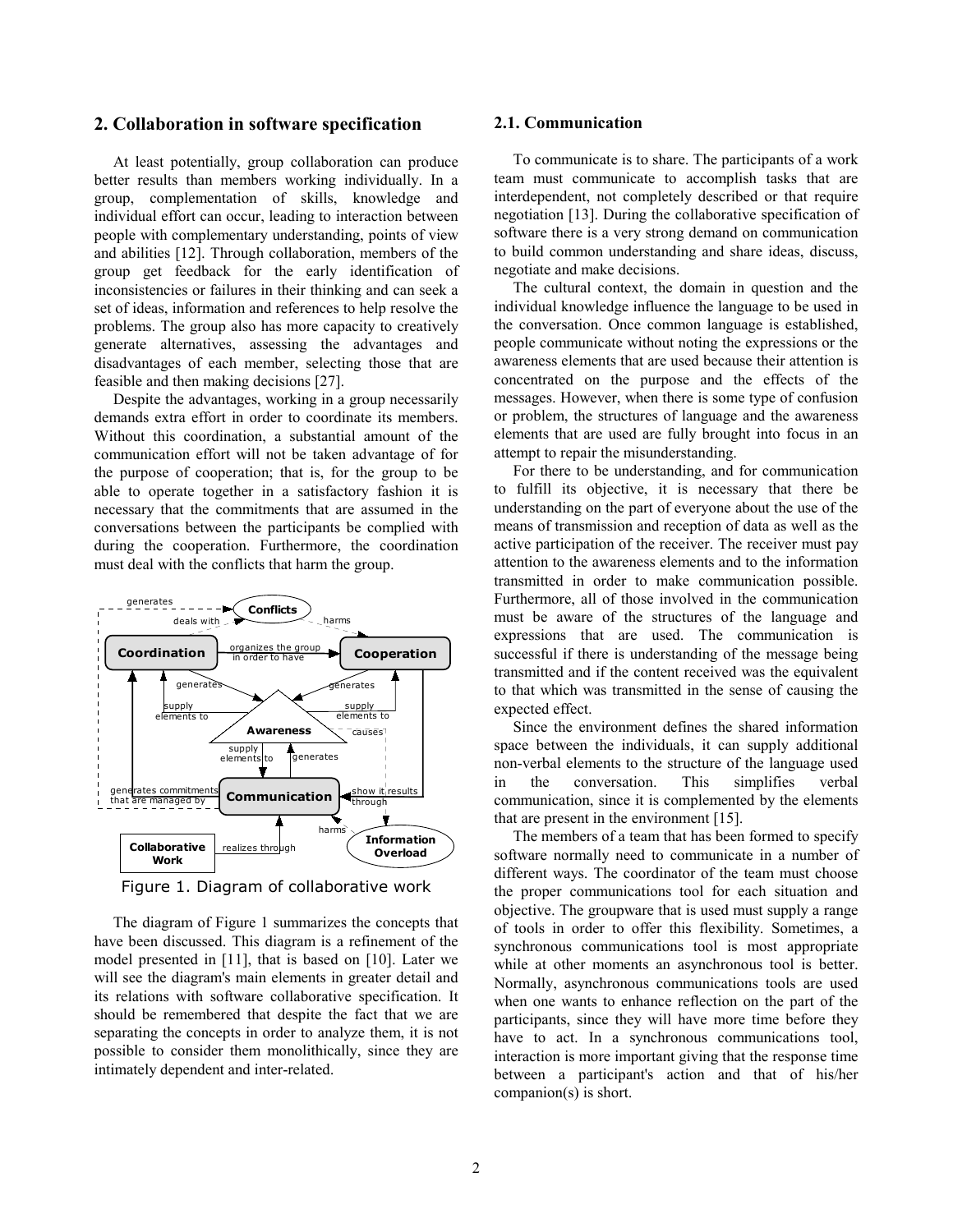Also to be considered upon choosing a communications tool is the structuring of the discourse and the interface that will make it possible. Some communications tools are designed for unstructured conversation, while others favor a structured list, tree format or graph [14]. The tool's interface normally is projected for a specific type of use. Nevertheless, one must evaluate if the type of structuring and the tool's interface satisfy the group's discussion requirements at any given moment.

Some examples of communications tools that may be used are e-mail, discussion lists, forum, CSCA(Computer Supported Collaborative Argumentation) tools, voting tools, chat, electronic brainstorming, videoconferences, teleconferences and instant messaging [18].

#### **2.2. Coordination**

Conversation for action generates commitments [28]. In order to ensure compliance with these commitments and the carrying out of collaborative work, through the adding together of individual work, it is necessary to coordinate activities. This coordination organizes the group and avoids that efforts of communication and cooperation are lost. It also ensures that the tasks are carried out in the correct order, in the correct timeframe and in compliance with the restrictions and objectives [21].

In the collaborative specification of software, decisions and success depend upon the integration of the different members of a group, and thus it is important that each one understands the progress of the work being conducted by his or her companions: what was done, what remains to be done, what are the preliminary results, etc. Furthermore, it is necessary to provide information about what to do and what the others are doing. Without this context, the individuals are not able to measure the quality of their own work compared to the objectives and progress of the group, which might lead to unnecessary duplication of effort [9].

The group coordinator normally is in more need of this type of information. He or she needs to know, for example, who is or is not working, where there are conflicts of interest and what are the skills and experiences of each one of the members. A groupware environment normally offers awareness elements that help make this information available in the way that helps in coordinating the group.

However, the flow of information that goes to the coordinator must be planned very carefully. In principle, most of the information about what is happening, has happened or will happen in the group has some type of importance. Furthermore, an excess of information will make decision-making more difficult.

A failure in coordination can take place because of a problem in communication or awareness or because of differences in the interpretation of the situation or of interest. The coordinator must promote the conflict resolution among the participants in the attempt to reestablish the communication channel and the collaboration [20]. Furthermore, the coordination must deal with the conflicts that harm the group performance, such as competition, disorientation, hierarchical problems, the spreading out of responsibility, etc. [22].

#### **2.3. Cooperation**

Cooperation is the joint operation in the shared information space between the members of a group. In a virtual information space individuals cooperate by producing, handling and organizing information that is normally obtained through conversation and argumentation among the members of the group. By recording the information exchanged during communication, the group is able to count upon collective memory, which can be consulted whenever necessary to recover the history of a discussion or the context in which a decision was made.

The recording of the information is aimed to increase the understanding between people, reducing uncertainties (related to the lack of information) and the level of errors (related to the ambiguity and the existence of conflicting information) [8]. The individuals handle information and communicate in an attempt to solve misunderstandings.

The individuals also may cooperate to build and refine digital artifacts, such as documents, spreadsheets and charts. The environment can offer a number of tools for managing these artifacts, such as the recording and the recovery of previous versions, access control and permission, etc.

In the specification of software, the normal way to ensure the memory of the project is to preserve the documentation produced by the participants. This type of captured knowledge can be seen as formal knowledge. However, so-called informal knowledge — that is, the ideas, the facts, the questions, the points of view, the conversations, discussions and decisions, etc. that occur during the process and end up defining  $it$  — is difficult to capture.

This knowledge can be recorded, manipulated and linked to digital artifacts. Thus, one may investigate the thinking that led the project to a given artifact (design rationale) and subsequently check in a new context if the motives for the project decisions that were taken continue to be valid. If the new context invalidates the arguments the decision was based upon, one can redesign the artifact. When the thinking behind the decisions is not available, the identification of the motives for the design of the artifact as it is becomes more difficult. The importance of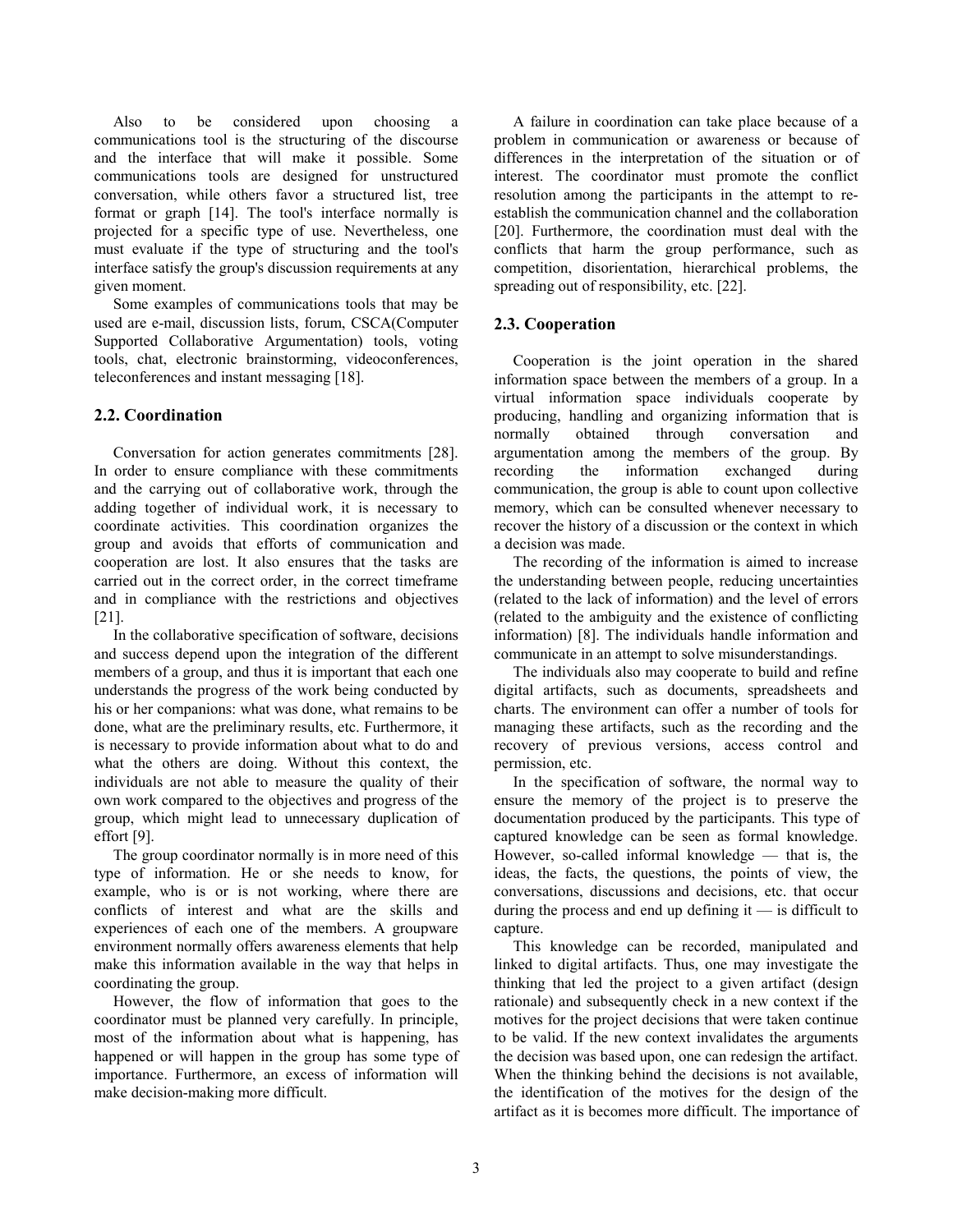the artifact prototype in the development process should be remembered since this enables the developers to reflect upon the consequences of the specification [24][25].

There are a number of tools in the literature that use hypertext to organize group memory [26]. Some of these make it possible to use digital artifacts within a shared information space, making it possible to explain their links with the interaction that they set off and those that originated them. As a result, the context of the artifacts and the interaction are preserved, facilitating understanding and subsequent recovery. And the group memory is formed by the artifacts and by the information networks composed of the facts, hypotheses, restrictions, decisions, arguments, concept meaning, etc.

Some of these tools are designed to support software development. Beyond-Sniff [2] lets users of a software program record notes associated with its functions. Evolving Artifact [19] merges hypertext-based documentation with prototypes and, based upon the documentation, the prototype is inserted within the context of the documentation and the users can record their comments and criticisms while they interact with the software.

#### **2.3. Awareness**

Awareness, in this context, is to acquire information through the senses about what is happening and what other people are doing, even without communicating directly with them [4]. Awareness, which is inherent in humans, thus becomes central to a workgroup's communication, coordination and cooperation. Through their senses, individuals become aware of the changes caused in the environment by the action of the participants, allowing them to adjust their attitudes and acquire new information.

Awareness elements are elements of a shared space where information is transmitted that is designed to provide awareness. This information helps individuals plan their action, interpret events, forecast possible necessities and communicate in an orderly fashion. To be aware of the activities of the other individuals also is essential for the flow and for the naturalness of the work and to diminish the feelings of impersonality and distance, which are common in virtual environments.

That is why environments for the collaborative specification of software must provide awareness elements in order to provide the necessary information for the collaboration between the members of the group and individual work. Guided by their awareness, the participants may build a shared understanding and set up their work context. Furthermore, they can coordinate themselves so that the individual communication and cooperation efforts add value to the collaborative work. Some examples of awareness information that can be provided by virtual environments are: a common objective, the role of each member within a context, what to do, how to proceed, what is the impact of the actions, where to act, who is nearby, what can a companion do, what the other people are doing, the location, the origin, the importance, the relationships and the author of the objects.

## **3. Use of argumentative processes to capture and refine group ideas**

Besides the navigation and information resources normally offered by hypertext technology, group memory must provide mechanisms to capture information. A number of different software programs carry out capturing through the recording of the argumentative processes [6] [3][1]. For this, they make use of categorization of the participant message exchange. Through categorization, upon preparing their messages the authors must select a pre-defined set of appropriate categories.

With the use of categorization and structuring of the messages, the participants provide explicit information about message content. As a result, the environment can take advantage of the previously known semantics of the categories and the explicit relations between the messages in order to organize and deduce information that will help the participants [14]. The environment may also provide reports and statistics about how the participants use the categories, which can help to understand behavior and check about compliance with tasks.

One of the first software programs to work with hypertext and message categorization was gIBIS [6], which was designed for the collaborative specification of software. It is based on IBIS (Issue Based Information Systems) [16], which preaches message categorization through *Question*, *Position* and *Argumentation*. *Question* is used to propose questions and discussion topics; *Position* is used to express an opinion and to respond to a question; and *Argumentation* is used to supply the rationale upon which the positions are based. In IBIS, besides the messages being categorized, they are linked to each other in hypertext and the links themselves are also categorized.

According to Conklin and Begeman [6], the use of gIBIS favored the resolution and understanding of problems through the use of argumentative discussion. They also reported that the discussion was more explicit and the participants were able to more clearly structure their ideas, better understanding the points of view of their colleagues and arriving at conclusions faster.

QuestMap (http://www.gdss.com), which can be seen as an evolution of gIBIS, uses some categories other than those proposed by IBIS. It also is based on the use of an argumentative process for decisions in a project.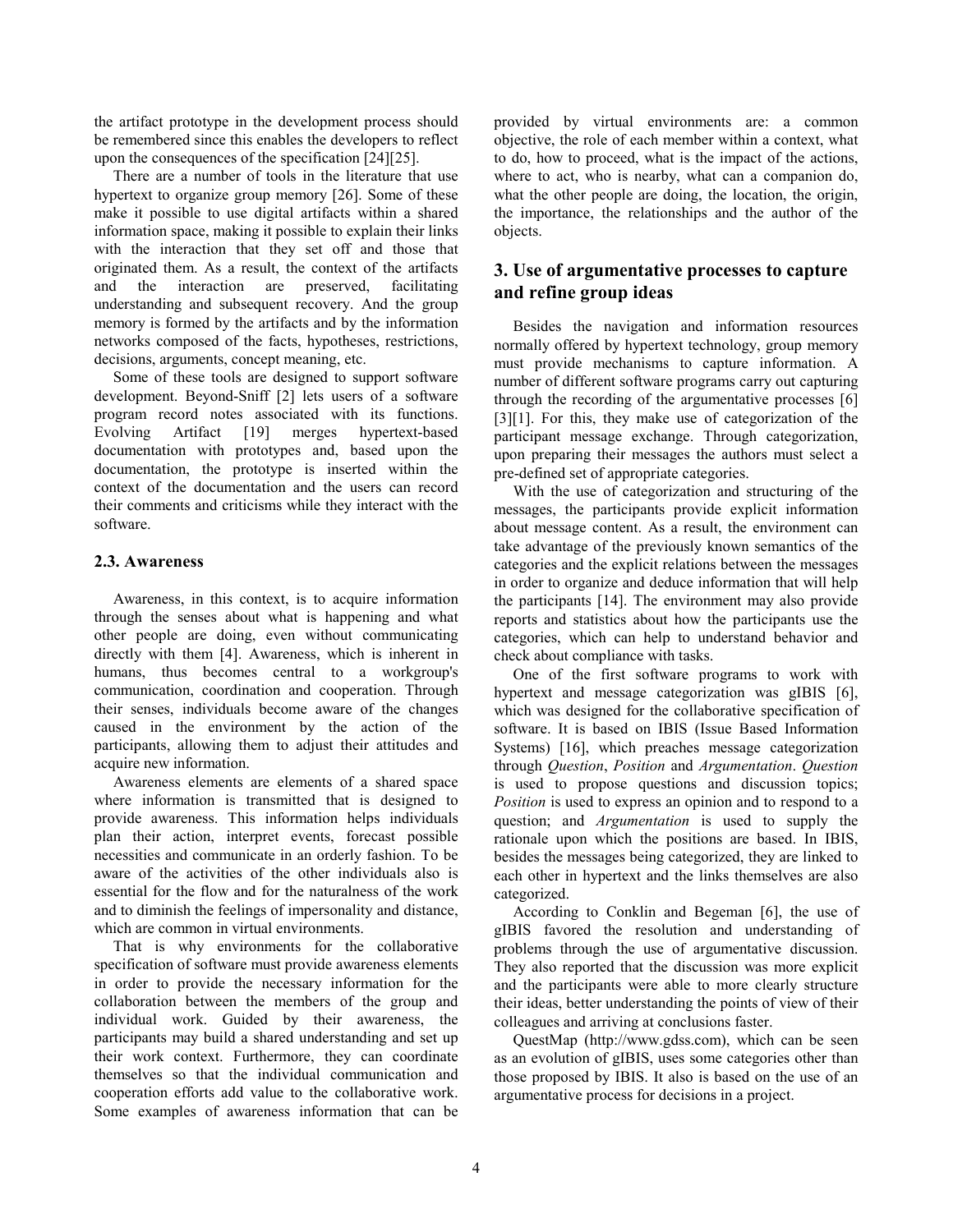SISCO [3] also uses hypertext and a set of IBIS-based categories. Its purpose is that the members of a group can conduct a distributed and asynchronous pre-meeting in order to understand the questions that are involved, the points of view of colleagues and their own points of view. Sibyl [17] seeks to facilitate and document the thinking that went into the making of decisions through a structured discussion based upon a set of categories and relationships denominated DRL (Decision Representation Language). Compendium [23] reconciles the structured and de-structured representation of the information.

The majority of these systems use asynchronous communication as the base for the argumentative process. It is through asynchronous communication that participants have more time to reflect before exposing their points of view or arguments. This is desirable in an argumentative process since what is wanted is clarification, refinement and debating of the ideas of the group. In order to generate ideas, synchronous communication tools can be used, such as electronic brainstorming.

In asynchronous communication one can require the authors to provide extra information about message content, since the response time is not the most important factor in this form of communication. The author can decide about the title, the priority, the category, the relationships with the other messages, etc., as well as the content in and of itself. This also contributes so that the participants may reflect before acting, since the authors of the messages must understand and think more about what they are writing in order to supply meta-information, categorizing the messages and inserting them into the structure of the pre-existing discourse.

### **4. Conclusion**

Most of the time the design and specification of software is oriented towards artifacts [7]; that is, the emphasis is the generation, manipulation and storing of documents, requirements, spreadsheets, prototypes, user documentation, etc. However, the process through which these artifacts take on their final form is implicit (hidden in the memories of the participants, the exchange of e-mail messages, the minutes of meetings, etc.) and is lost over time, making it difficult to recover and use again [26].

With the use of computers to mediate the collaboration between those involved in a project, the information exchanged in the discussion and the decision-making process that leads to the end product can be recorded, manipulated and recovered. With hypertext or with a tree structure the relationships between the questions, the ideas, the point of view and the arguments can be explicated and separated. Thus, the authors do not need to

argument in a linear fashion and the readers can clearly identify the ideas, points of view, arguments, etc.

This separation and categorizing of the different types of contributions lead the participants to organize themselves and to reflect upon how to be clear about the content they are developing, since it will be necessary to categorize it and link it to the pre-existing discourse. This improves quality of the contributions [14] and makes it difficult to use unproductive techniques to improve the acceptance of an argument: such as repetition, the use of rhetoric to distort content, the sophistication of the discourse, etc.

The use of computers also facilitates the implementation of the techniques of anonymous discussion. This can be interesting when one desires to reduce the fear of exposure, either out of inhibition or hierarchical position, and to depersonalize the contributions, de-associating them from their authors in way that they can be analyzed in an independent fashion [3]. Furthermore, the use of computers brings more flexibility to the meetings between the software development team and the clients and/or domain specialists. These individuals often are very busy and try to avoid live meetings, since they believe they are a waste of time. With the use of computers, one can mix localized meetings with distributed ones, synchronous with asynchronous, diverse tools with different functions and objectives, etc.

It should be remembered that in the initial stages of the project, when the concepts are still fuzzy, common language has not been established yet, so one must adopt a tool that offers flexibility and little structuring of information. This tool provides the liberty so that ideas will flow freely and concepts will appear along with their definitions and relations. As the process continues, the degree of communication structuring can be increased so that the concepts are refined in order for inconsistencies to be identified and so that there is an alignment of ideas within the group.

The use of CSCW techniques for the specification of software can facilitate and improve the collaboration between those who are involved in the process. However, it is necessary that the group coordinator knows the environment to be used, selecting tools to be available at the right time and in the right way so that they are appropriate to the objectives and characteristics of the group, of the work and of the accumulated information.

### **5. Acknowledgements**

The AulaNet project is partially financed by the Fundação Padre Leonel Franca, by the Ministry of Science and Technology through its Program of Excellence Nuclei (PRONEX) grant nº 76.97.1029.00 (3366) and also through individual grants awarded by the National